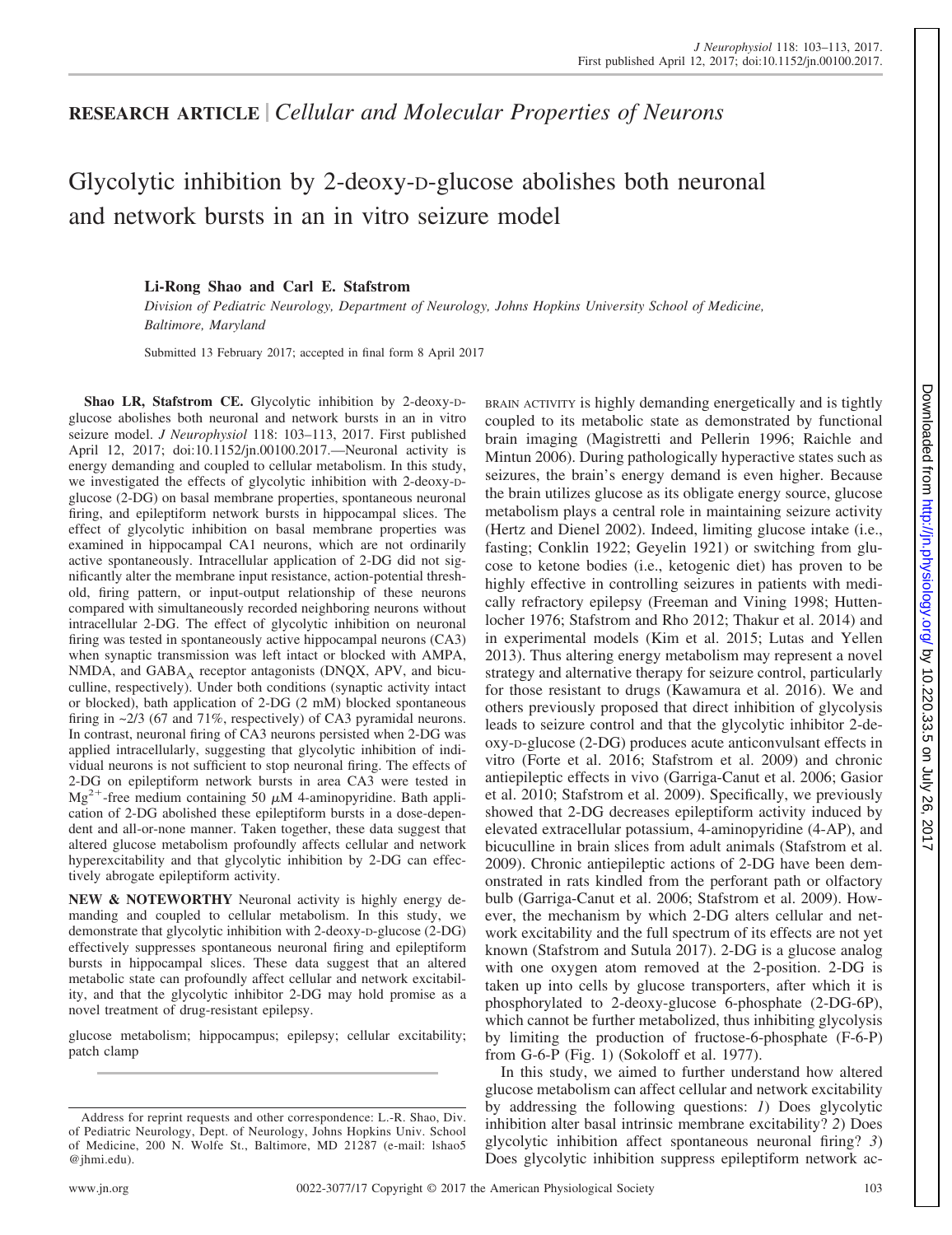Fig. 1. Glycolysis, pentose phosphate pathway (PPP), tricarboxylic acid cycle (TCA), and glycolytic inhibition with 2-DG. Diagram shows the main steps in glycolysis, its relationship to the PPP and tricarboxylic acid (TCA) cycle, and the action sites of 2-DG. Briefly, glucose enters cytoplasm via glucose transporters (GLUT3 in neurons or GLUT1 in glia), where glycolysis takes place. Glucose is first phosphorylated to glucose-6-P (G-6-P) and then further catalyzed to pyruvate via multiple steps. Pyruvate is the final product of glycolysis, which then enters mitochondria to participate in the TCA cycle for oxidative ATP production. G-6-P also enters the PPP, which generates reduced nicotinamide adenine dinucleotide phosphate (NADPH) and glutathione (GSH) to prevent the cell damage caused by reactive oxygen species (ROS). When 2-DG is present, it competes with glucose for GLUT3/GLUT1 to enter the cell. Once in the cell, 2-DG is phosphorylated to 2-DG-6-P, which is trapped in the cell and cannot be further metabolized. 2-DG-6-P limits G-6-P conversion to F-6-P, which is the main mechanism of glycolytic inhibition by 2-DG.



tivity in hippocampal slices from young animals and in a seizure model different from those used in previous studies? and *4*) What is the dose responsiveness and potential toxicity of 2-DG from a cellular perspective?

#### **METHODS**

All procedures used in this study were approved by the Institutional Animal Care and Use Committee of Johns Hopkins University.

*Brain slice preparation.* Experiments were performed in hippocampal slices prepared from 9- to 22-day-old (average:  $15 \pm 0.7$  days,  $n = 35$ ) Sprague-Dawley rats (Harlan, Indianapolis, IN). We chose animals at this age because during this developmental window, the brain (particularly the hippocampal CA3 area) is most susceptible to epileptiform bursting activity in slice electrophysiology experiments (Swann and Brady 1984). After undergoing isoflurane anesthesia, rats were decapitated, and their brains were quickly removed and placed in pre-chilled and oxygenated low-Ca<sup>2+</sup>/high-Mg<sup>2+</sup> cutting solution containing (in mM) 125 NaCl, 3 KCl, 1.25 NaH<sub>2</sub>PO<sub>4</sub>, 25 NaHCO<sub>3</sub>,  $0.25$  CaCl<sub>2</sub>, 10 MgSO<sub>4</sub>, and 11 glucose for  $\sim$ 2 min. The brain was then evenly dissected into two hemispheres. Brain slices were prepared using a newly designed procedure with a VF-300 compresstome (Precisionary Instruments, Greenville, NC). Briefly, one hemisphere was glued onto the platform of a specimen syringe and embedded with 1.6% low-melting point agarose (type I-B). The specimen syringe with encapsulated tissue block was quickly chilled and transferred into a buffer tank filled with cutting solution. Coronal hippocampal slices (350  $\mu$ m) were cut and isolated from the embedding agarose, and transferred into a storage chamber filled with a holding solution with lower  $Ca^{2+}$  and higher  $Mg^{2+}$  concentrations than normal medium (Feldmeyer et al. 2006), containing (in mM) 125 NaCl, 3 KCl, 1.25 NaH<sub>2</sub>PO<sub>4</sub>, 25 NaHCO<sub>3</sub>, 0.5 CaCl<sub>2</sub>, 5 MgSO<sub>4</sub>, and 11 glucose, and continuously bubbled with 95%  $O_2$  and 5%  $CO_2$ . Slices were kept at 34°C for the first 30 min and room temperature thereafter.

*Electrophysiology.* After 1–2 h of recovery, slices were transferred to a submerged recording chamber and perfused with oxygenated artificial cerebrospinal fluid (aCSF) containing (in mM) 125 NaCl, 3 KCl,  $1.25$  NaH<sub>2</sub>PO<sub>4</sub>,  $25$  NaHCO<sub>3</sub>,  $1.3$  CaCl<sub>2</sub>,  $1.3$  MgSO<sub>4</sub> and  $11$ glucose. For  $0\text{-Mg}^{2+}$  experiments,  $\text{Mg}^{2+}$  was omitted from aCSF and  $Ca<sup>2+</sup>$  concentration was elevated to 2 mM. All recordings were conducted at 32–33°C through a resistive in-line heater regulated by a low-noise digital temperature control system (Scientifica, East Sussex, UK). Visualization of neurons and manipulation of micropipettes were achieved by a PatchPro 6000 system from Scientifica, which comprises a custom-designed motorized (*Z*-axis) microscope with infrared-differential interference contrast (IR-DIC) components, light-emitting diode (LED) IR, and fluorescence light sources, a  $\times$ 40 water-immersion objective and charge-coupled device (CCD) camera, and motorized micromanipulators sitting on a motorized movable base plate, remotely controlled by a control panel and the LinLab software (Scientifica). Electrophysiological recordings were acquired by a MultiClamp 700B amplifier, a Digidata-1550 digitizer, and Clampex 10.4 software (Molecular Devices, Sunnyvale, CA). Single or dual whole cell recordings, extracellular field potential recordings, or simultaneous field potential-whole cell recordings were conducted in hippocampal CA3 or CA1. In some field potential experiments, two slices were recorded simultaneously.

Recording pipettes were pulled from thick-walled [outer diameter (OD) 1.5 mm, inner diameter (ID) 0.86 mm] or thin-walled (OD 1.5 mm, ID 1.1 mm) borosilicate glass with filament through a P-1000 pipette puller (Sutter Instruments, Novato, CA). The electrodes typically have a resistance of  $4-8$  M $\Omega$ . For whole cell and cell-attached recordings, pipettes were filled with internal solution containing (in mM) 130 K-gluconate, 10 HEPES, 5.5 EGTA, 0.5 CaCl<sub>2</sub>, 1 NaCl, 2 KCl, 1 MgCl<sub>2</sub>, 10 phosphocreatine-tris, 0.5 Na-GTP, and 2 Mg-ATP; pH was adjusted to 7.25 with 5 M KOH. In some experiments, 2-DG (10 mM) was added to pipette solution to deliver it directly into individual neurons. A 7-mV liquid junction potential between the pipette solution and bath medium was estimated using the junction potential calculator in pCLAMP (Molecular Devices) and was not corrected in the values presented in this article. For field potential recordings, pipettes were filled with aCSF. Whole cell current-clamp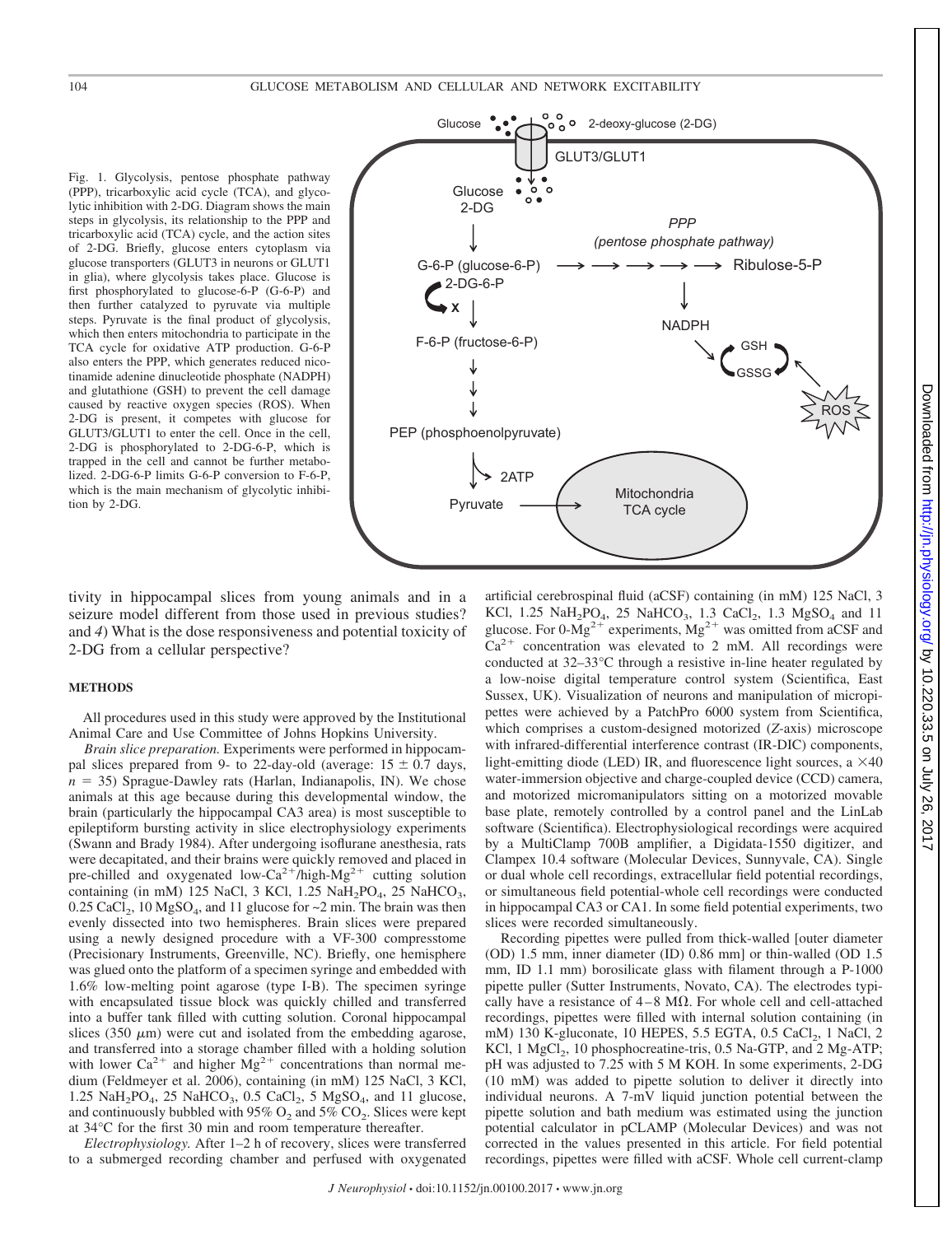recordings were conducted to examine intrinsic membrane excitability, neuronal firing properties, and network bursting. A series of hyperpolarizing-depolarizing current pulses  $(500 \text{ ms}, -200 \text{ to } +500$ pA, step: 50 –100 pA) were injected into CA1 pyramidal neurons to determine the input resistance (*R*in), action potential (AP) threshold, firing pattern, and input-output (I/O) relationship. Field potential recordings (with or without concurrent whole cell recording) were performed in I = 0 mode at high gain ( $\alpha$  = 100–500). Epileptiform network bursts in CA3 were induced by  $Mg^{2+}$ -free medium containing 50  $\mu$ M 4-AP. 2-DG was bath-applied and diluted from freshly prepared 1 M stock solution for most of the experiments, except those depicted in Figs. 2 and 4A, where 2-DG was applied intracellularly through the recording pipette. All signals were acquired at 10 kHz and low-pass filtered at 2 kHz.

*Data analysis.* Qualitative and quantitative data analyses were conducted using Clampfit 10.4 (Molecular Devices), SigmaPlot 11 (SPSS, Chicago, IL), and Excel (Microsoft, Redmond, WA) software programs. *R*in was determined from the peak hyperpolarizing voltage caused by corresponding current injection. Because hyperpolarizing pulses commonly activate H-current  $(I_h)$ , which causes a "sag-shaped" voltage deflection, the peak voltage level was measured within the first 100 ms of the voltage pulses (i.e., before the sag deflection occurs). AP threshold was defined as the starting point of the first AP

generated by the lowest current injection. The I/O relationship of the neurons was determined by the number of APs generated as the function current injection. The frequencies of spontaneous neuronal firing and network bursting were detected using Clampfit software and presented as events per minute. The dose responsiveness of 2-DG was plotted for efficacy (or toxicity) as the function of 2-DG concentration and fitted with exponential increase (cumulative probability) or exponential decay. One-way ANOVA was used for statistical analysis across multiple groups, followed by the Holm-Sidak test for comparison between each two groups. Student's *t*-test was used for comparisons between two groups. Data are means  $\pm$  SE, and statistical significance is set to  $P < 0.05$ .

*Pharmacological agents and chemicals.* All chemicals used in this study were purchased from Sigma-Aldrich (St. Louis, MO), except 6,7-dinitroquinoxaline-2,3-dione (DNQX; di-sodium salt), which was obtained from Abcam (Cambridge, MA).

#### **RESULTS**

*Glycolytic inhibition does not alter basal membrane properties of hippocampal pyramidal neurons (CA1).* To investigate the consequences of glycolytic inhibition with 2-DG on



Fig. 2. Glycolytic inhibition with 2-DG does not alter basal membrane excitability of hippocampal CA1 neurons. *A*: two neighboring CA1 pyramidal cells were recorded concurrently, one with 10 mM intracellular 2-DG and one as a control without 2-DG. Their membrane responses to current injection pulses  $(-200 \text{ to }$ +500 pA, 100-pA step, 500 ms) right after rupture of the cell (~1 min) and 10 min after rupture are shown at *left* and *right*, respectively. Note both neurons displayed a regular firing pattern. *B*: summary data showing that the membrane input resistance (*left*) and action potential (AP) threshold (*middle*) were not different between the 2-DG-loaded neurons and controls and did not change over time in the presence of intracellular 2-DG ( $P > 0.05$ , ANOVA,  $n = 7$  pairs). Right, input/output (I/O) relationship (i.e., number of APs as a function of current injection) was also similar between the 2-DG-loaded and control neurons but was slightly reduced after 10 min, particularly at one point in the larger current range (300 pA,  $*P$  < 0.05). However, both 2-DG-loaded and nonloaded neurons changed in the same direction, and there was no significant difference between them  $(P > 0.05, ANOVA,$  followed by Holm-Sidak test).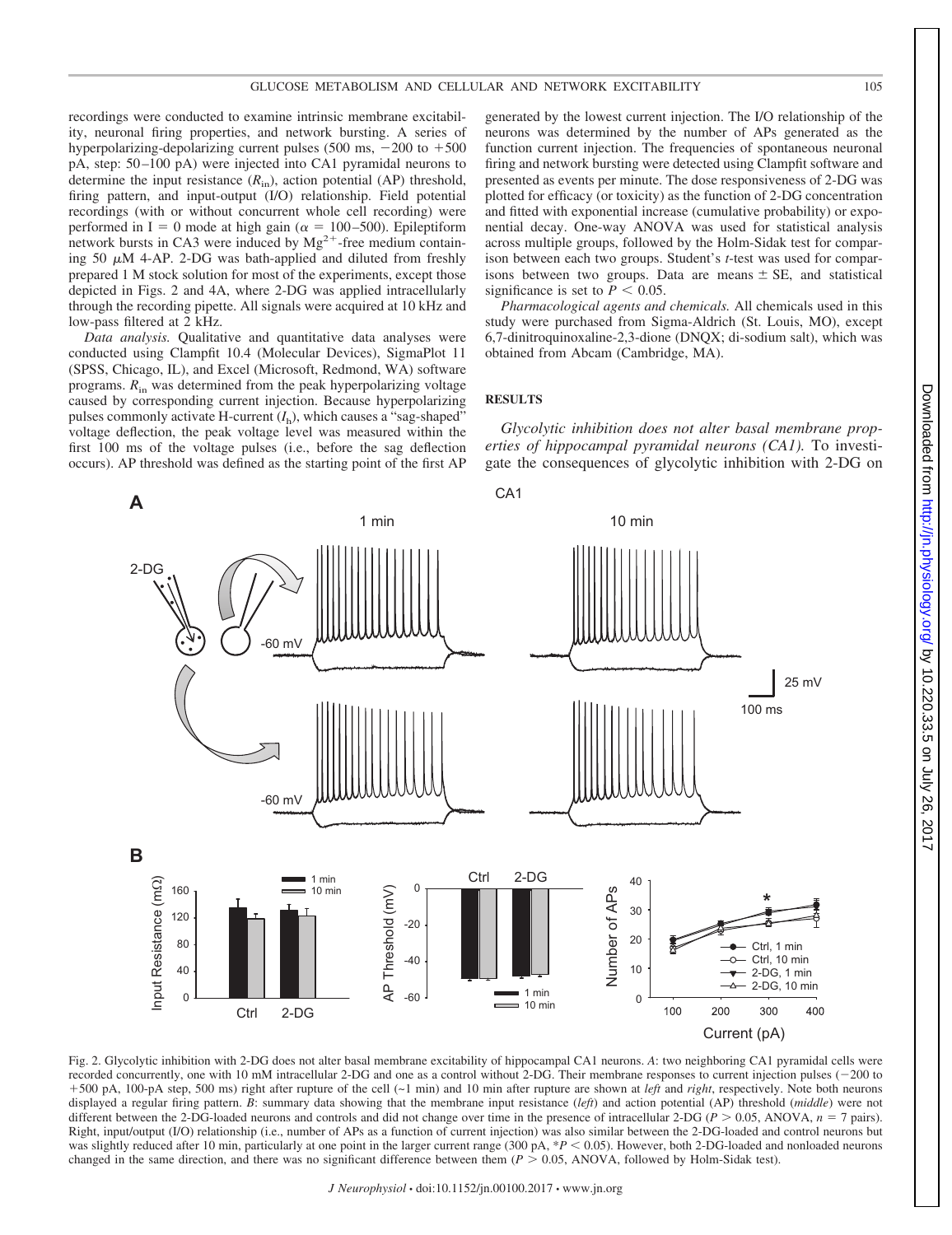neuronal activity, we first examined whether it alters basal intrinsic membrane properties of neurons. We tested this question in CA1 pyramidal neurons because most CA1 neurons are not spontaneously active (unlike CA3 neurons). Because the uptake of 2-DG is activity dependent (Sokoloff et al. 1977), little 2-DG will be expected to be taken up by these non-active CA1 neurons if applied extracellularly. Therefore, we applied 2-DG (10 mM) intracellularly through the recording pipette. As a control, we simultaneously recorded a neighboring CA1 pyramidal neuron without 2-DG in the pipette solution (Fig. 2*A*). The intrinsic membrane properties in both neurons were examined immediately after rupture of the membrane (usually within 1 min), and again after 10 min. The resting membrane potentials were similar between the control and 2-DG groups  $(58 \pm 2 \text{ vs. } 57 \pm 1.8 \text{ mV}, P > 0.05, n = 7 \text{ pairs}).$  Neurons in both groups exhibited a regular firing pattern, which did not alter after 10 min of intracellular 2-DG (Fig. 2*A*). Similarly, intracellular 2-DG did not significantly alter the input resistance (Fig. 2*B*, *left*) or AP threshold (Fig. 2*B*, *middle*) after 10-min application (131  $\pm$  9 vs. 123  $\pm$  11 m $\Omega$  and 48  $\pm$  1.1 vs.  $47 \pm 1.1$  mV, respectively,  $P > 0.05$ ), which were similar to the values for control neurons (135  $\pm$  13 vs. 119  $\pm$  8 vs. m $\Omega$  and 49  $\pm$  1.1 vs. 49  $\pm$  1.1 mV, respectively,  $P > 0.05$ ). The I/O relationship was virtually identical between the control and 2-DG-injected neurons at the beginning of recording and 10 min after (Fig. 2*B*, *right*). Notably, the I/O relationship tended to decline slightly with time, particularly in the high current range (e.g., 300 pA,  $P < 0.05$ ). However, both groups changed in the same direction regardless of 2-DG, and there was no difference between the two groups at the same time point and at any given current ( $P > 0.05$ ). These data suggest that glycolytic inhibition with 2-DG does not alter basal intrinsic membrane properties when neurons are in the resting state.

*Glycolytic inhibition blocks spontaneous firing of hippocampal pyramidal neurons (CA3) with or without intact synaptic transmission.* Next, we examined the effect of glycolytic inhibition with 2-DG on spontaneous firing in active hippocampal neurons (CA3 pyramidal cells). It is known that CA3 neurons are spontaneously active at rest and fire APs in bursts (Hablitz and Johnston 1981; Traub and Wong 1982; Wong and Prince 1978), particularly at young ages (Sipilä et al. 2006). Indeed, under our experimental conditions, most CA3 neurons exhibited robust spontaneous firing in aCSF (Fig. 3). While virtually all recorded CA3 neurons fired in bursts, their spontaneous firing patterns were complex. For example, they might display "clonic-like" firing (i.e., bursts of bursts; Fig. 3*A*), "tonic-like" firing (continuous-occurring single bursts; Fig. 3*B*), or mixed clonic and tonic firing, and these patterns were interchangeable over the course of recording. Most bursts were "interictal-like" lasting for a few hundred milliseconds but frequently mixed with "ictal-like" bursts lasting for seconds to tens of seconds (Fig. 3, *A* and *B*). Regardless of the firing pattern, bath application of a low concentration of 2-DG (2 mM) completely stopped spontaneous firing after  $17.8 \pm 2.8$  min in 67% of the CA3 neurons  $(n = 9; Fig. 3A)$ . Moreover, the blockade appeared long-lasting in that only partial recovery (low-frequency firing) was observed during washout up to 30 min in these neurons  $[n = 4]$ ; but these neurons exhibited no signs of permanent neuronal damage such as the sustained depolarization caused by a higher concentration (10 mM) of 2-DG (see below)]. A higher dose (10 mM) of 2-DG caused sustained

depolarization in active neurons (not shown) and irreversible blockade of network bursts in slices, suggestive of permanent damage (Fig. 5).

CA3 neurons, particularly in immature animals, commonly exhibit robust synaptic activity (Shao and Dudek 2009) due to the extensive recurrent excitatory connections (Miles and Wong 1986), which may contribute to their spontaneous firing. To isolate spontaneous intrinsic bursting from synaptically mediated firing, we pharmacologically blocked both glutamatergic and GABAergic transmission with AMPA-, NMDA-, and GABA<sub>A</sub>-receptor antagonists DNQX (10  $\mu$ M), D-aminophosphonovaleric acid (APV; 25  $\mu$ M), and bicuculline (10  $\mu$ M), respectively. In the absence of synaptic transmission, CA3 neurons were less active and less prone to fire spontaneously at resting membrane potential. However, when the membrane was modestly depolarized to approximately  $-55$  to 50 mV, the neurons readily and continuously fired robust bursts of APs in a manner similar to that seen with intact synaptic transmission (Fig. 3*B*). Under these conditions, bath application of 2 mM 2-DG abolished neuronal firing (Fig. 3, *B* and *C*) in a similar proportion of neurons (71%,  $n = 7$  vs. 67%,  $n =$ 9 in aCSF; Fig. 3, *D* and E). Altogether, these data show that glycolytic inhibition results in marked suppression of spontaneous intrinsic bursting.

*Blockade of neuronal firing involves glycolytic inhibition of the entire cell population, not just an individual neuron.* To test the effect of single-cell glycolytic inhibition on spontaneous firing, we applied 2-DG into individual CA3 neurons through recording pipettes. Surprisingly, although intracellular application of 2-DG (10 mM) reduced the rate of the spontaneous firing in some cells, it failed to stop the spontaneous firing (*n* 6; Fig. 4, *A*, *C*, and *D*). This finding sharply contrasts with bath application of 2-DG, which completely blocked neuronal bursts (Fig. 4, *B* and C; see also Fig. 3). These data suggest that when glucose metabolism of an individual neuron is inhibited (i.e., pipette application of 2-DG), it can probably obtain energy/metabolites from extracellular sources to maintain its activity, unless the glucose metabolism of all the cells (neurons and glia) is suppressed (i.e., bath application of 2-DG). Alternatively, the ATP/GTP included in the pipette solution (2.5 mM) may provide some energy for neuronal activity even when glycolysis is inhibited. However, our data showing that bath application of 2-DG effectively blocks spontaneous firing in ATP-loaded neurons argue that the exogenous ATP is probably not enough for intensive and long-lasting neuronal bursting.

*Glycolytic inhibition with 2-DG abolishes population bursts in the CA3 neuronal network in a dose-dependent manner.* Next, we investigated the effect of glycolytic inhibition on population bursts in the CA3 neuronal networks. To elicit network bursts, we perfused slices with  $Mg^{2+}$ -free medium containing 50  $\mu$ M 4-AP, a well-established model for epileptiform activity (Chen et al. 2014; Kilb et al. 2006; Siniscalchi et al. 1997). We chose this model because pilot experiments showed that the combination of  $0-Mg^{2+}$  and 4-AP-induced field potential population bursts more reliably and faster than other models such as high  $K^+$  or 0 Mg<sup>2+</sup> or 4-AP alone under our experimental conditions, and we also wanted to test the effect of glycolytic inhibition in a seizure model other than those tested in our previous study (Stafstrom et al. 2009).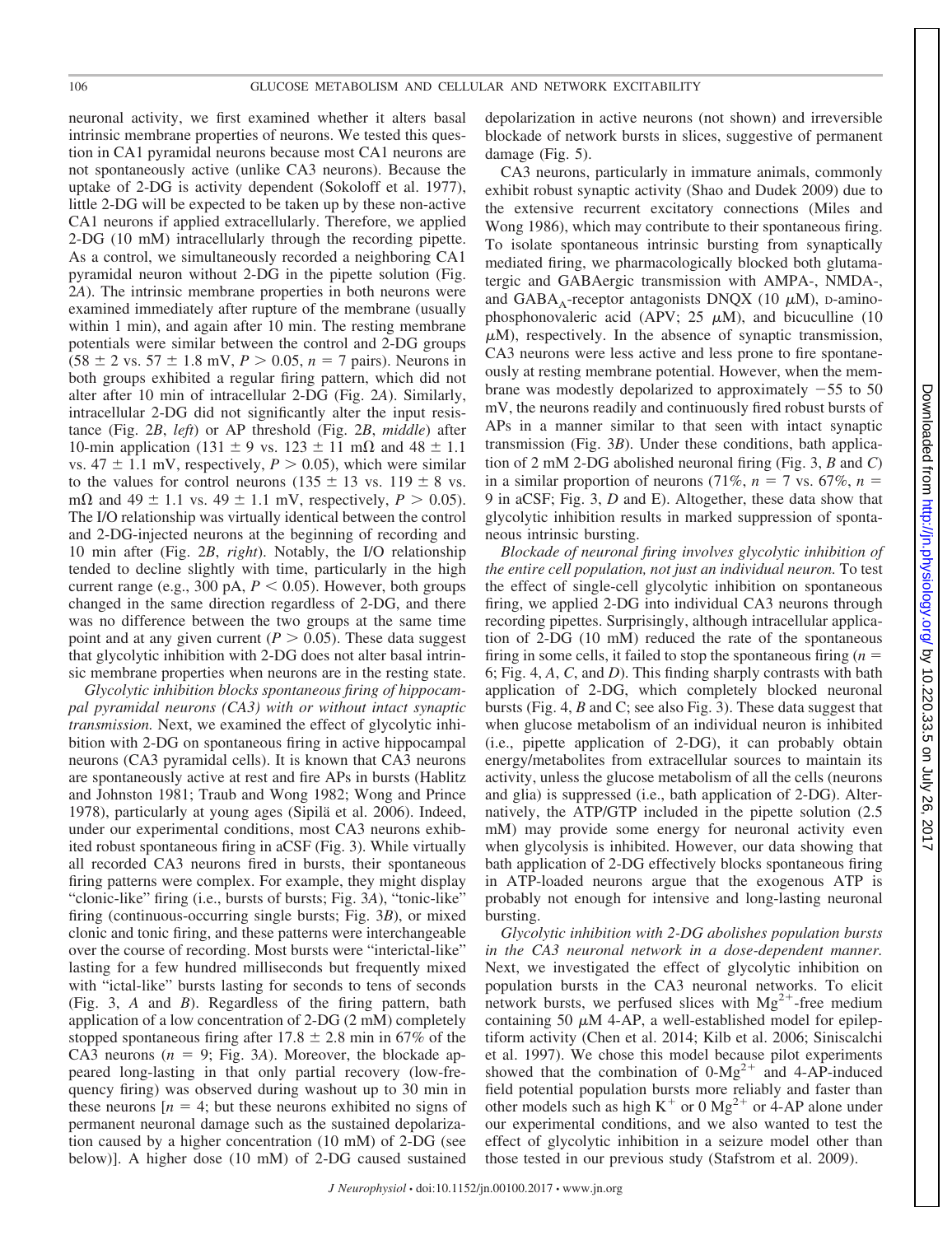

Fig. 3. Glycolytic inhibition abolishes spontaneous firing of the hippocampal CA3 neurons. *A* and *B*: whole cell recordings showing robust spontaneous firing of CA3 pyramidal neurons in aCSF (*A*) or in the presence of synaptic transmission blockers DNQX, APV, and bicuculline (*B*). The asterisks in *A* and *B* mark the initial sections of the recordings, which are expanded (*bottom*) to show the firing patterns of the 2 neurons. *Inset* in dash-lined box in *B* shows that DNQX/APV/Bic completely abolished spontaneous excitatory synaptic currents. Under both conditions, neuronal firing was effectively abolished by bath application of 2 mM 2-DG, which recovered partially during washout. *C*: time course of the recordings in *A* (*left*) and *B* (*right*) showing the changes in firing rate during 2-DG bath application (horizontal lines). *D*: summary data showing the effect of 2-DG on the individual neurons in the 2 conditions. Note that 2-DG completely blocked spontaneous firing in 6 of 9 and 5 of 7 neurons for the 2 groups, respectively. *E*: averaged firing rate showing the effect of 2-DG in the 2 groups.  $*P < 0.05$ ;  $**P < 0.01$ , 2-tailed paired *t*-test.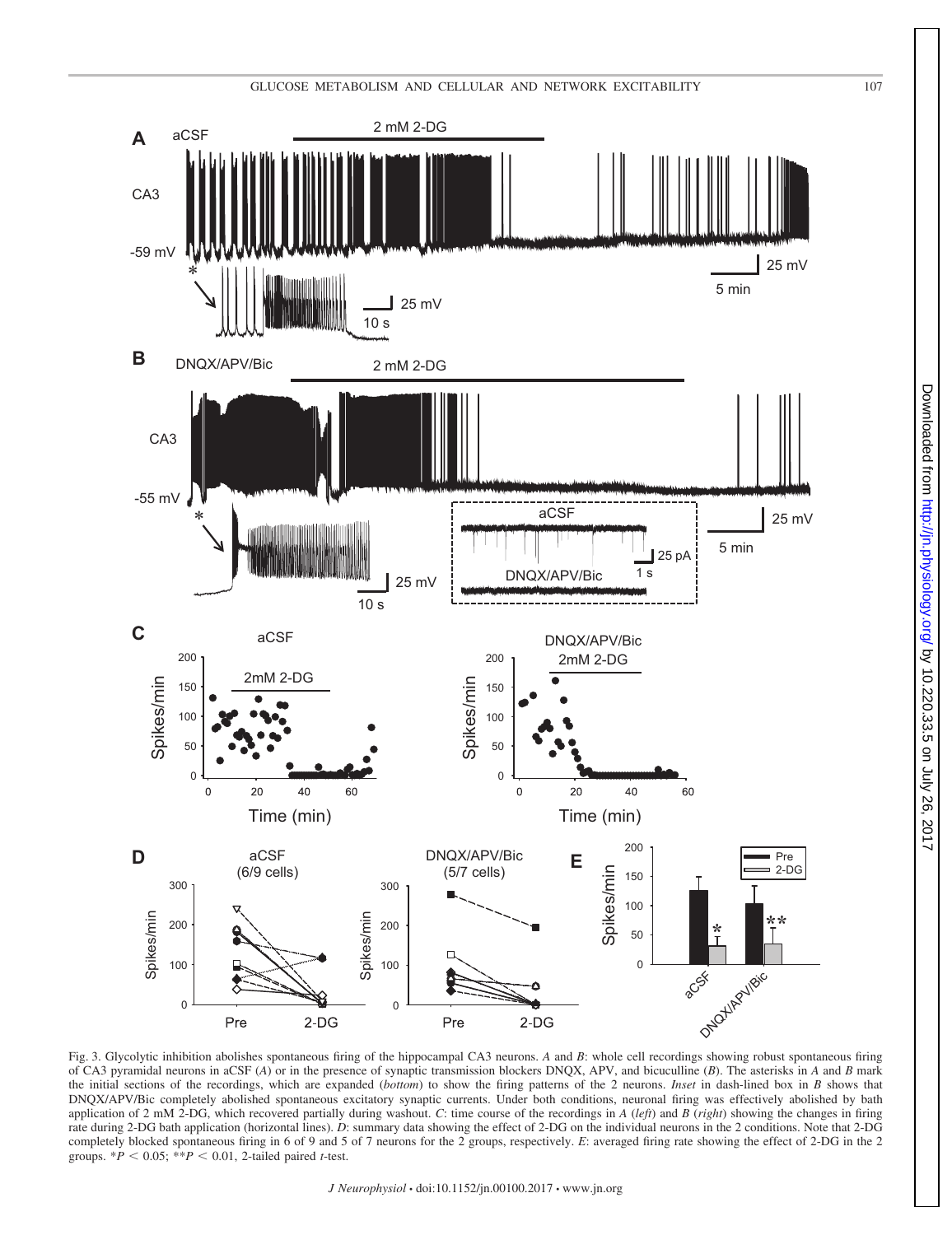#### 108 GLUCOSE METABOLISM AND CELLULAR AND NETWORK EXCITABILITY

Field epileptiform bursts were consistently induced in the CA3 area minutes after perfusion in 0  $Mg^{2+}/4$ -AP. These bursts are typically "interictal-like," consisting of 1-4 single bursts lasting for  $0.1-0.5$  s (Fig. 5A). Long-lasting "ictal-like" epileptiform bursts were not common. This pattern of bursting activity is consistent with previous studies (Chen et al. 2014; Kilb et al. 2006; Siniscalchi et al. 1997). Using this model, we

tested the efficacy of glycolytic inhibition on network bursting with various doses of 2-DG from 0.5 to 10 mM. As shown in Fig. 5, bath application of low concentration 2-DG (0.5–1 mM) was ineffective in blocking the bursts. At 2 mM, 2-DG completely abolished the population bursts in 54% (7/13) of the slices. The average time to blockade was  $14.2 \pm 1.6$  min. Four of these seven slices exhibited partial recovery during washout

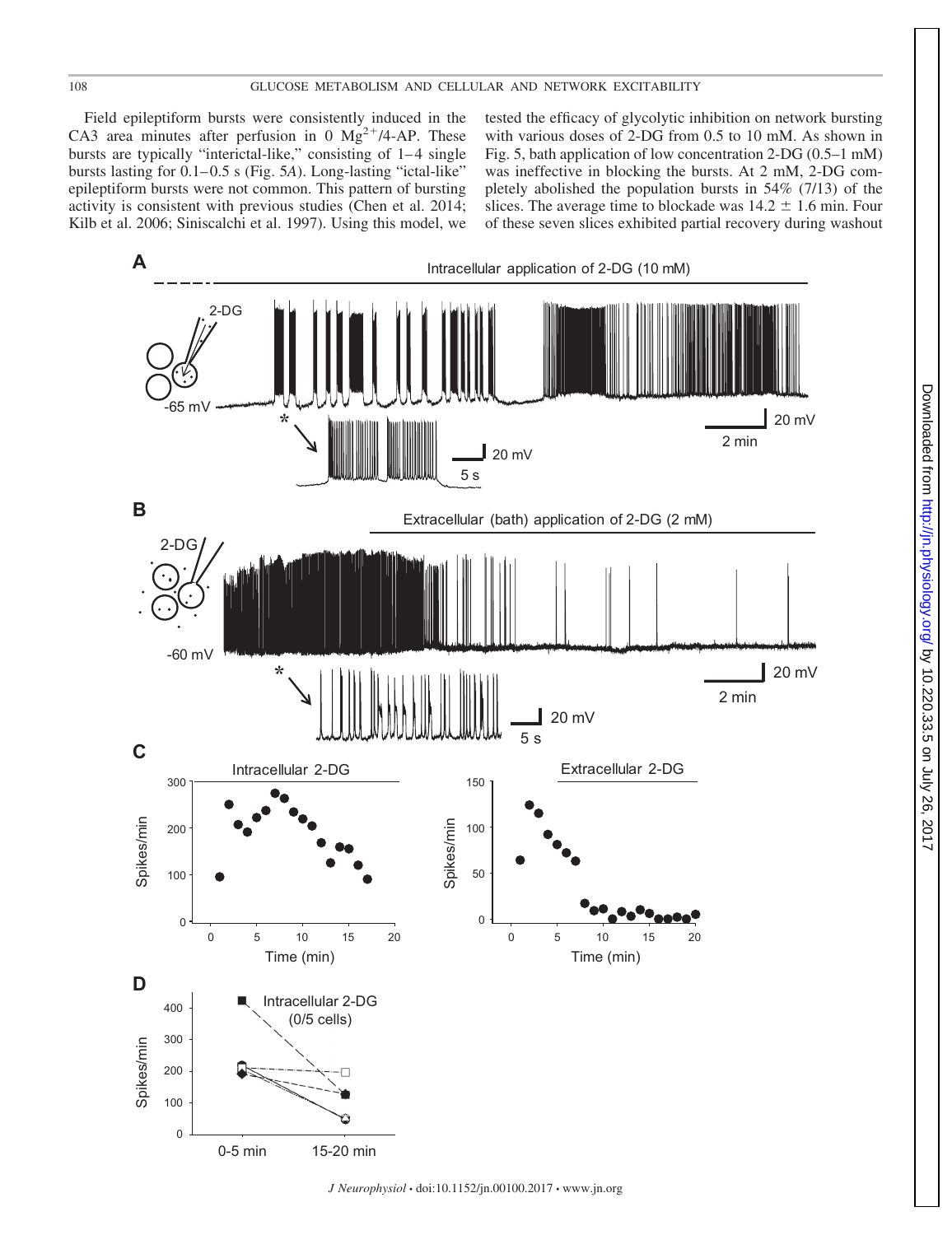with bursts of much smaller amplitude; three slices showed no washout effect, but two of them displayed frequent single-unit activity (*insets* in Fig. 5*A*, *middle* trace). These data suggest that 2-DG blockade of network bursts was thorough and long-lasting but does not cause permanent damage to the slices at this concentration (2 mM). At higher concentrations (3.5, 5, and 10 mM), 2-DG blocked population bursts in a progressively higher percentage of slices (78%, 86%, and 95%, respectively; Fig. 5, *C* and *D*) but also led to greater apparent damage to some slices as evidenced by complete and irreversible disappearance of all activity in the slice (both network bursts and single- or multi-unit activity; Fig. 5*A*, *bottom* trace) or unresponsiveness to electrical stimulation (not shown), particularly at 10 mM. Altogether, these data show that glycolytic inhibition readily abolishes CA3 network bursts in a dosedependent manner.

*Efficacy vs. potential toxicity of glycolytic inhibition on network bursting.* We assessed the efficacy of glycolytic inhibition on network burst suppression as the percentage of slices that exhibited full blockade by 2-DG. The potential toxicity was indicated by the decreased "survival" of slices, which is defined as one or more of the following conditions during 2-DG application: *1*) population network bursts persisted (no effect), *2*) network bursts reappeared after washout of 2-DG, and *3*) single- or multi-unit activity was present. Figure 6 summarizes the efficacy and potential toxicity of glycolytic inhibition with 2-DG at various dosages (0.5, 1, 2, 3.5, 5, and 10 mM). With increasing 2-DG concentration, the efficacy of glycolytic inhibition on network burst blockade increases, whereas the survival rate of slices decreases. Notably, 2-DG reaches its steady-state blockade while slice survival dramatically decreases after 3.5 mM (Fig. 6). A dose window of 2– 4 mM seems feasible for 2-DG to effectively block network bursting while maintaining viability of most slices. The dose at the intersection of the two curves  $(\sim 2.7 \text{ mM}; \text{Fig. 6}, \text{ vertical})$ dashed line) may be the optimal dose of 2-DG that can theoretically block network bursts while keeping 70% of slices viable (Fig. 6, horizontal dashed line).

#### **DISCUSSION**

The main findings of the present study are that *1*) glycolytic inhibition with 2-DG does not directly alter basal intrinsic membrane excitability of nonspontaneously active hippocampal pyramidal neurons (CA1); *2*) glycolytic inhibition with 2-DG effectively blocks spontaneous firing of active hippocampal neurons (CA3); *3*) blockade of neuronal firing involves glycolytic inhibition of the entire cell population and not just a single neuron; and *4*) glycolytic inhibition abolishes

epileptiform network bursts in a dose-dependent manner. Collectively, these data corroborate our previous study that glycolytic inhibition suppresses seizures (Stafstrom et al. 2009) and support multiple other studies demonstrating that cell metabolism plays a central role in neuronal activity (Kawamura et al. 2016; Kim et al. 2015; Lutas and Yellen 2013). More importantly, this study provides detailed cellular-level information about the effects of glycolytic inhibition on neuronal firing and seizure suppression.

*Glucose metabolism and neuronal and network excitability.* Glucose metabolism provides the main source of energy for normal functioning of the brain and includes two main processes: glycolysis and the tricarboxylic acid cycle (TCA). The former breaks down glucose to pyruvate in the cytosol and produces approximately five to seven ATP molecules; the latter is the common oxidative pathway for both glucose and fatty acids, which further oxidizes pyruvate (via acetyl-CoA) into carbon dioxide and water in mitochondria and produces  $\sim$ 25 ATP molecules (Rich 2003). Although both glucose and fatty acids can be used as fuel sources, brain cells are obligated to use glucose because fatty acids cannot enter brain across the blood-brain barrier. Only under certain conditions (e.g., prolonged fasting or a low-carbohydrate diet) will increased fat metabolism generate ketone bodies that enter the brain to be used as an alternative fuel source. Therefore, under normal conditions, brain tissue depends solely on glucose metabolism for energy production (from both glycolysis and TCA), and thus changes in glucose metabolism may profoundly affect neuronal activity. Our data clearly demonstrate that glycolytic inhibition with 2-DG effectively blocks both neuronal and network bursts, supporting the hypothesis that neuronal and network activity is tightly coupled to glucose metabolism and that an altered metabolic state can profoundly change cellular and network excitability. The blockade of network activity by glycolytic inhibition showed dose dependence (Figs. 5 and 6), with the efficacy of blockade increasing with increasing doses of 2-DG. The dose-dependent blockade of network bursts is unlikely to result from increased osmolality due to the addition of 2-DG (from 0.5 to 10 mM); although hyperosmolality may reduce seizure-like bursting, it takes at least 30 mM glucose to have this effect, and it is easily reversed (Ballyk et al. 1991; Rosen and Andrew 1991), which is not the case here. Rather, 2-DG competes with glucose for transporters and enzymes (Fig. 1). Thus, when the ratio of 2-DG to glucose reaches a critical point  $(-1:5.5$  in our case; i.e., 2 mM 2-DG:11 mM glucose), glycolysis is significantly inhibited. Inhibition of glycolysis decreases the production of

Fig. 4. Blockade of neuronal firing requires glycolytic inhibition of the entire cell population, not just a single neuron. *A* and *B*: whole cell recordings of 2 CA3 pyramidal neurons from 2 slices. The recording pipette in *A* contained 10 mM 2-DG to inhibit glycolysis in this neuron, whereas the recording pipette in *B* contained no 2-DG (*inset* diagrams in *A* and *B*). Both neurons were spontaneously active in aCSF. The initial sections of the recordings in *A* and *B* (asterisks) are expanded (*bottom*) to show the firing patterns of the 2 neurons. *A*: the spontaneous firing in this neuron continued when its glycolysis was inhibited with intracellular 2-DG during the entire recording (~25 min). The entire period of intracellular 2-DG exposure (marked by the solid horizontal line above), which started minutes before the recording (i.e., from the rupture of the neuron; dashed line above), was a total of ~30-35 min. Intracellular 2-DG reduced but did not abolish neuronal firing, even at a high concentration (10 mM). *B*: in contrast, glycolytic inhibition of the entire cell population via 2-DG (2 mM) bath application blocked neuronal firing almost completely in just a few minutes. *C*: time course of the recordings in *A* (*left*) and *B* (*right*) showing the changes of neuronal firing rate during 2-DG application (horizontal lines). *D*: summary data showing that none of the recorded neurons (*n* = 5) stopped firing during intracellular 2-DG application (unlike during 2-DG bath application shown in Fig. 3D). These data indicate that glycolytic inhibition of a single cell is not sufficient to block its neuronal activity, which may therefore be sustained by some alternative extracellular source of energy/metabolites and is blocked by glycolytic inhibition of the whole cell population (neurons and glia) via bath application of 2-DG.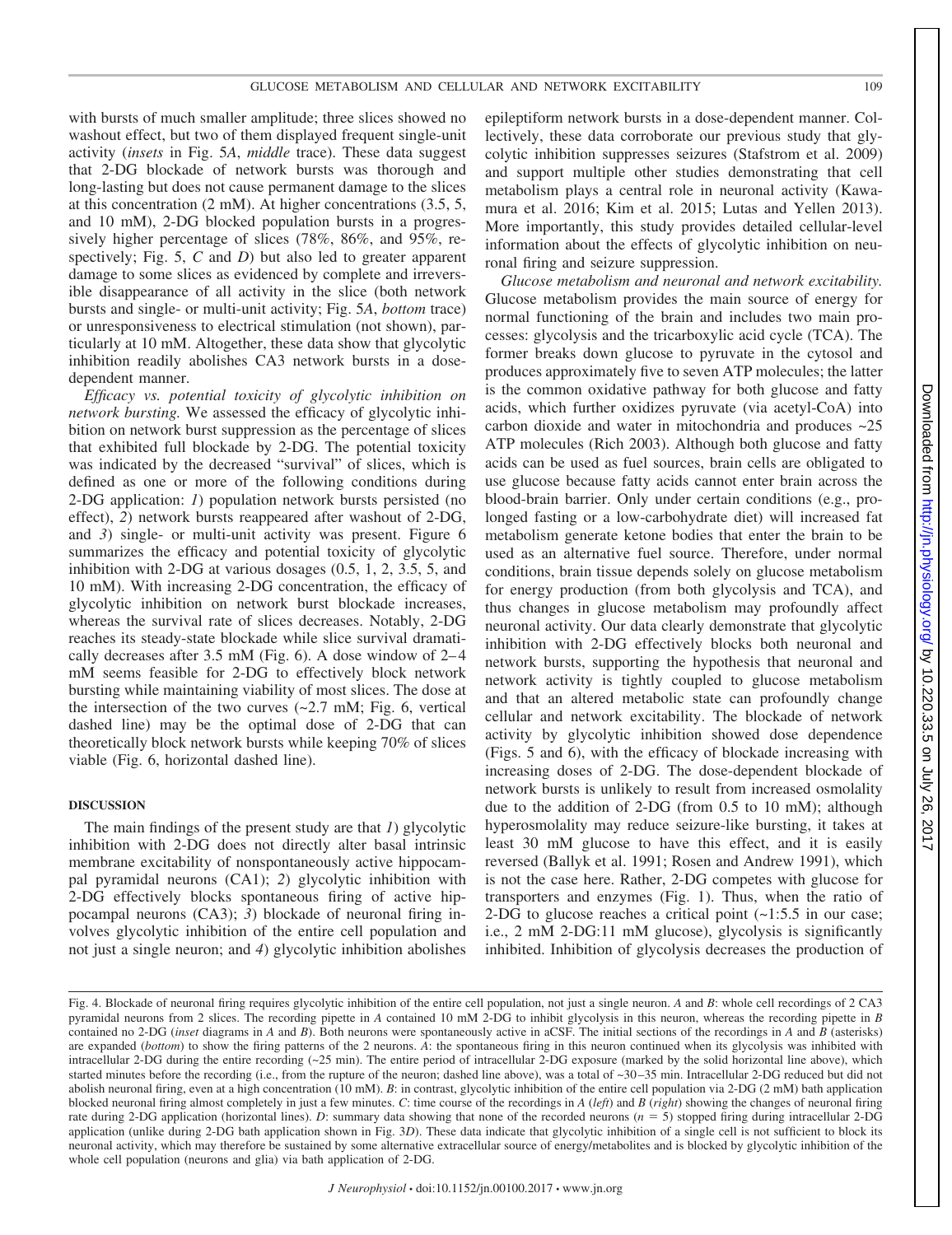pyruvate/lactate available to enter TCA, thus greatly reducing ATP production needed to sustain robust epileptiform activity.

Disruption of glycolysis and ATP production may cause broad-spectrum consequences on membrane-bound pumps, channels, and receptors that are important for neuronal activity, particularly the energy-consuming active ion pump  $Na^+ - K^+$ 

ATPase. During epileptiform events, a large amount of  $Na<sup>+</sup>$ enters and  $K^+$  exits neurons, which depend on  $Na^+ - K^+$ -ATPase to restore the transmembrane gradient. Failure of  $Na^+ - K^+$ -ATPase activity will lead to the collapse of the transmembrane ion gradient, and neuronal firing will eventually cease. In addition, increased intracellular  $Na<sup>+</sup>$  will slow



*J Neurophysiol* • doi:10.1152/jn.00100.2017 • www.jn.org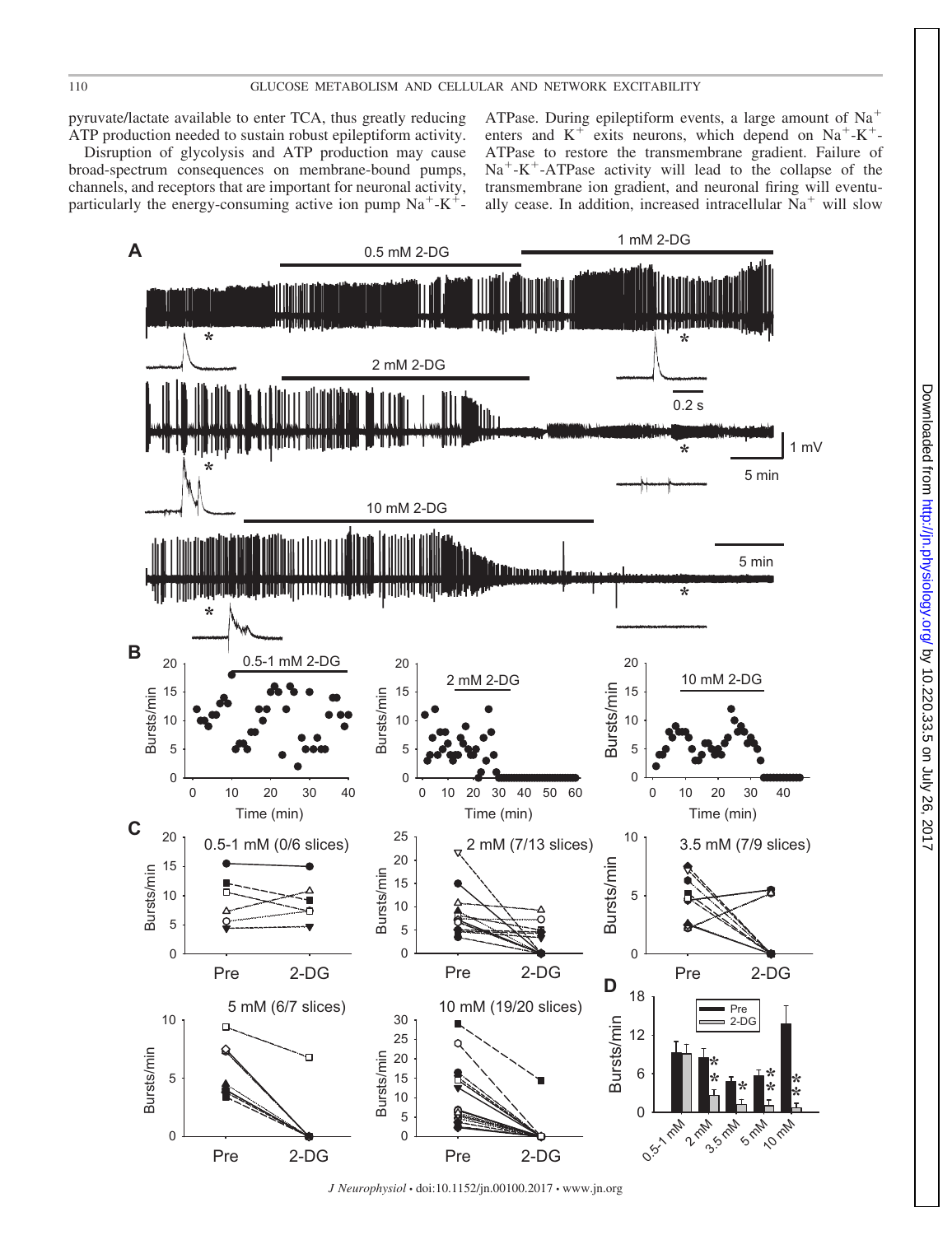

Fig. 6. Dose responses of 2-DG on network burst blockade and slice survival. Graph summarizes the dose responses of 2-DG on network bursts (circles) and on slice survival (triangles), represented by the percentage of slices showing complete burst blockade or the percentage of slice survival (defined in RESULTS) as a function of 2-DG concentration. The blockade curve is fitted with exponential cumulative probability, and the survival curve with exponential decay. In general, burst blockade increases while slice survival decreases with increasing 2-DG concentration. The efficacy of 2-DG burst blockade approaches a steady-state around 3.5 mM, after which slice survival rate drops exponentially. The dotted area represents a feasible dose window for 2-DG (2-4 mM) to effectively block epileptiform bursts while not causing major neuronal damage. The theoretically optimum 2-DG dose may be at the intersection of the two curves, where ~70% slices will stop bursting and remain viable (horizontal dashed line), corresponding to  $\sim 2.7$  mM 2-DG (vertical dashed line).

 $Na<sup>+</sup>-Ca<sup>2+</sup>$  exchange (Török 2007), resulting in an increase of intracellular Ca<sup>2+</sup>, which in turn activates Ca<sup>2+</sup>-dependent K<sup>+</sup> channels to hyperpolarize the membrane. Moreover, a reduction of ATP and accumulation of adenosine will activate ATP-sensitive  $K^+$  channels (Ashcroft and Gribble 1998; Lutas and Yellen 2013) and A1 adenosine receptors (Masino and Geiger 2008), leading to membrane hyperpolarization and suppression of seizure activity. Interestingly, neuronal metabolism increases even before seizure onset (Ingram et al. 2014; Wei et al. 2014), suggesting that enhanced energy production is important for seizure initiation. Thus reduced glycolysis can not only block ongoing seizure activity but also may abrogate seizure occurrence.

Another important mechanism by which glycolytic inhibition might block seizures is related to synaptic transmission. It has been proposed that cytosolic ATP produced by glycolysis is important for presynaptic glutamate loading into synaptic vesicles (Ikemoto et al. 2003; Takeda and Ueda 2012). Thus glycolytic inhibition reduces ATP production in the presynaptic terminal, which may decrease glutamate release. A recent preliminary study reported that 2-DG reduces both spontaneous (and miniature) excitatory synaptic currents and spontane-

ous inhibitory synaptic currents (Pan et al. 2014), supporting this hypothesis. Also, a recent study in hippocampal dentate gyrus neurons showed that 2-DG enhanced tonic GABAergic current and reduced neuron excitability (Forte et al. 2016). In addition, glycolytic inhibition may shift G-6-P into the pentose phosphate pathway (Fig. 1) and increase the production of glutathione, a potential endogenous anticonvulsant (Abe et al. 2000; Lian et al. 2007). These potential mechanisms remain to be investigated in future studies.

It is important to note that neuronal activity depends on ATP not only from neuronal glucose metabolism but likely also from glia. Accumulating evidence has shown that astrocyteneuron metabolic cooperation is essential for brain energy metabolism, especially during neuronal activity (Bélanger et al. 2011; Magistretti and Pellerin 1996; Nehlig and Coles 2007; Sada et al. 2015). Particularly, glucose taken up by astrocytes also undergoes glycolysis to produce pyruvate, which is converted to lactate, which in turn is shuttled to neurons, where it is converted back to pyruvate and enters the TCA. This pathway is known as "astrocyte-neuron lactate shuttle," which is critical in controlling neuronal activity (Bélanger et al. 2011; Sada et al. 2015) In our study, bath application of 2-DG effectively shuts down neuronal and network activity, likely because 2-DG inhibits glycolysis in both neurons and glia. In contrast, intracellular application of 2-DG inhibits glycolysis only in the recorded neuron but fails to stop its spontaneous firing (Fig. 4), supporting the hypothesis that neurons may obtain fuel supply through the astrocyte-neuron lactate shuttle to maintain their activity.

*Potential clinical use of 2-DG as an anti-seizure agent.* Accumulating preclinical evidence supports the potential of 2-DG as a clinically useful agent for seizure prevention or treatment. 2-DG reduces seizures in a wide diversity of animal models, supporting a broad mechanism of action that differs from all currently available anti-seizure drugs. For example, 2-DG suppresses seizures elicited by 6-Hz corneal stimulation, kindling of the amygdala and olfactory tract, and audiogenic stimuli (in Frings mice), thus spanning both focal-onset and generalized seizures, but it does not suppress maximum electroshock seizures or pentylenetetrazole-induced seizures (Garriga-Canut et al. 2006; Stafstrom et al. 2009). Furthermore, 2-DG has a favorable safety profile with no significant or long-lasting effects on learning, memory, or general health (Ockuly et al. 2012). 2-DG has been used for decades as a radio-tagged label in positron emission tomography (PET) studies to identify metabolically active brain regions, confirming its safety in humans (Elman et al. 1999). Reversible cardiac toxicity in the form of vacuolar degeneration and endothelial cell hypertrophy were reported at high (supratherapeutic) doses of 2-DG (Minor et al. 2010), but these adverse effects can be

Fig. 5. Glycolytic inhibition abolishes epileptiform network bursts induced by 0 Mg<sup>2+</sup>/4-AP in a dose-dependent, all-or-none manner. *A*: extracellular field potential recordings showing epileptiform bursting activity in hippocampal CA3 induced by  $0$ -Mg<sup>2+</sup> medium containing 50  $\mu$ M 4-AP. These bursts were typically "interictal-like," lasting for 0.1– 0.5 s (*insets*). Bath application of low concentrations of 2-DG (0.5–1 mM) had no effect on the bursts (*A*, *top* trace). At 2 mM, 2-DG effectively blocked all network bursts (*A*, *middle* trace) while single-unit activity persisted (*inset* at *right*). At a higher dose (10 mM), 2-DG consistently and completely abolished all the network and single-unit activity, and the slice became silent and nonresponsive (*A*, *bottom* trace), indicating permanent damage. Asterisks indicate the recording sections before and after 2-DG and are shown on an expanded timescale in *insets*. Note that single-unit activity remained in 2 mM 2-DG but was absent in 10 mM 2-DG. *B*: time course of recordings in *A* showing the different effects of 2-DG at different doses. *C*: summary data showing the 2-DG dose response for each slice. Note that 2-DG blockade of network bursts was largely all-or-none; i.e., 2-DG either had no or a minor effect, or completely blocked bursts. The numbers in parentheses indicate the fraction of slices that expressed complete 2-DG blockade out of all slices in each dose group. *D*: averaged burst rate across slices before (Pre) and after 2-DG at various doses.  $*P < 0.05$ ;  $**P < 0.01$ , 2-tailed paired *t*-test.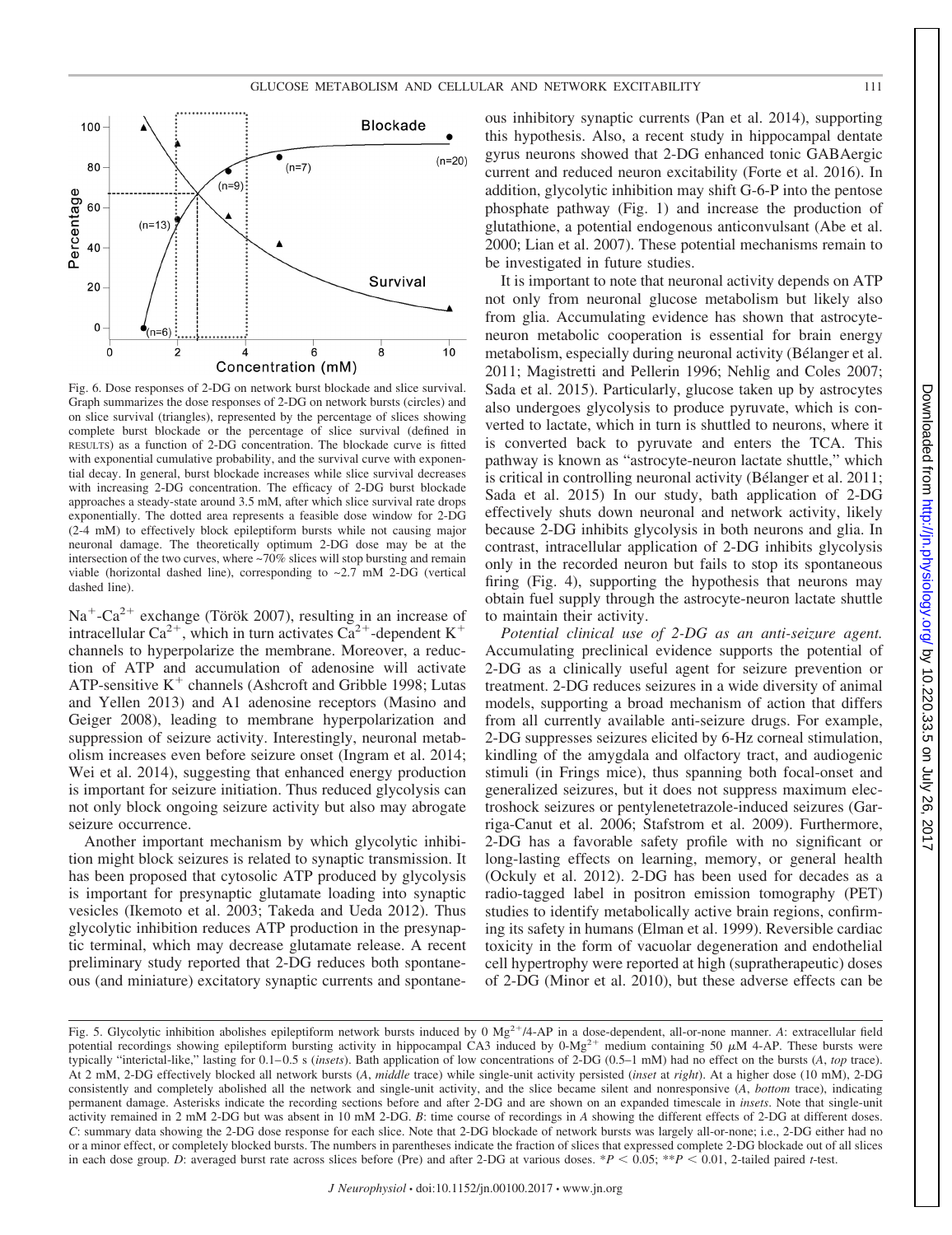#### 112 GLUCOSE METABOLISM AND CELLULAR AND NETWORK EXCITABILITY

monitored and averted by following brain natriuretic peptide levels (Terse et al. 2016). Therefore, 2-DG represents a unique compound with antiseizure and antiepileptic actions. Data regarding 2-DG action at the cellular level, as reported in this article, adds to understanding of the spectrum of usefulness and could guide modifications as clinical development proceeds.

In summary, our findings suggest that neuronal and network activity is tightly coupled to the metabolic state and that the glycolytic inhibitor 2-DG can effectively suppress epileptiform activity, which may hold as a novel treatment for drug-resistant epilepsy.

#### **ACKNOWLEDGMENTS**

We are grateful to the Kennedy Krieger Institute, which provided laboratory space and other support.

Present address of C. E. Stafstrom: Div. of Pediatric Neurology, Dept. of Neurology, Johns Hopkins University School of Medicine, 200 N. Wolfe St., Baltimore, MD 21287 (e-mail: cstafst1@jhmi.edu).

#### **GRANTS**

This work was supported in part by generous gifts from the Mathias Koch Memorial Fund of the Community Foundation of Southern Wisconsin and the Sandra and Malcolm Berman Foundation.

#### **DISCLOSURES**

No conflicts of interest, financial or otherwise, are declared by the authors.

#### **AUTHOR CONTRIBUTIONS**

L.-R.S. and C.E.S. conceived and designed research; L.-R.S. performed experiments; L.-R.S. analyzed data; L.-R.S. and C.E.S. interpreted results of experiments; L.-R.S. prepared figures; L.-R.S. drafted manuscript; L.-R.S. and C.E.S. edited and revised manuscript; L.-R.S. and C.E.S. approved final version of manuscript.

#### **REFERENCES**

- **Abe K, Nakanishi K, Saito H.** The possible role of endogenous glutathione as an anticonvulsant in mice. *Brain Res* 854: 235–238, 2000. doi[:10.1016/](http://dx.doi.org/10.1016/S0006-8993(99)02269-6) [S0006-8993\(99\)02269-6.](http://dx.doi.org/10.1016/S0006-8993(99)02269-6)
- **Ashcroft FM, Gribble FM.** Correlating structure and function in ATPsensitive K<sup>+</sup> channels. *Trends Neurosci* 21: 288-294, 1998. doi[:10.1016/](http://dx.doi.org/10.1016/S0166-2236(98)01225-9) [S0166-2236\(98\)01225-9.](http://dx.doi.org/10.1016/S0166-2236(98)01225-9)
- **Ballyk BA, Quackenbush SJ, Andrew RD.** Osmotic effects on the CA1 neuronal population in hippocampal slices with special reference to glucose. *J Neurophysiol* 65: 1055–1066, 1991.
- **Bélanger M, Allaman I, Magistretti PJ.** Brain energy metabolism: focus on astrocyte-neuron metabolic cooperation. *Cell Metab* 14: 724 –738, 2011. doi[:10.1016/j.cmet.2011.08.016.](http://dx.doi.org/10.1016/j.cmet.2011.08.016)
- **Chen R, Okabe A, Sun H, Sharopov S, Hanganu-Opatz IL, Kolbaev SN, Fukuda A, Luhmann HJ, Kilb W.** Activation of glycine receptors modulates spontaneous epileptiform activity in the immature rat hippocampus. *J Physiol* 592: 2153–2168, 2014. doi[:10.1113/jphysiol.2014.271700.](http://dx.doi.org/10.1113/jphysiol.2014.271700)
- **Conklin HW.** Cause and treatment of epilepsy. *J Am Osteopath Assoc* 22: 11–14, 1922.
- **Elman I, Sokoloff L, Adler CM, Weisenfeld N, Breier A.** The effects of pharmacological doses of 2-deoxyglucose on cerebral blood flow in healthy volunteers. *Brain Res* 815: 243–249, 1999. doi[:10.1016/S0006-8993\(98\)](http://dx.doi.org/10.1016/S0006-8993(98)01137-8) [01137-8.](http://dx.doi.org/10.1016/S0006-8993(98)01137-8)
- **Feldmeyer D, Lübke J, Sakmann B.** Efficacy and connectivity of intracolumnar pairs of layer 2/3 pyramidal cells in the barrel cortex of juvenile rats. *J Physiol* 575: 583– 602, 2006. doi[:10.1113/jphysiol.2006.105106.](http://dx.doi.org/10.1113/jphysiol.2006.105106)
- **Forte N, Medrihan L, Cappetti B, Baldelli P, Benfenati F.** 2-Deoxy-Dglucose enhances tonic inhibition through the neurosteroid-mediated activation of extrasynaptic GABA<sub>A</sub> receptors. *Epilepsia* 57: 1987–2000, 2016. doi[:10.1111/epi.13578.](http://dx.doi.org/10.1111/epi.13578)
- **Freeman JM, Vining EP.** Ketogenic diet: a time-tested, effective, and safe method for treatment of intractable childhood epilepsy. *Epilepsia* 39: 450 – 451, 1998. doi[:10.1111/j.1528-1157.1998.tb01400.x.](http://dx.doi.org/10.1111/j.1528-1157.1998.tb01400.x)
- **Garriga-Canut M, Schoenike B, Qazi R, Bergendahl K, Daley TJ, Pfender RM, Morrison JF, Ockuly J, Stafstrom C, Sutula T, Roopra A.** 2-Deoxy-D-glucose reduces epilepsy progression by NRSF-CtBP-dependent metabolic regulation of chromatin structure. *Nat Neurosci* 9: 1382–1387, 2006. doi[:10.1038/nn1791.](http://dx.doi.org/10.1038/nn1791)
- **Gasior M, Yankura J, Hartman AL, French A, Rogawski MA.** Anticonvulsant and proconvulsant actions of 2-deoxy-D-glucose. *Epilepsia* 51: 1385–1394, 2010. doi[:10.1111/j.1528-1167.2010.02593.x.](http://dx.doi.org/10.1111/j.1528-1167.2010.02593.x)
- **Geyelin HR.** Fasting as a method for treating epilepsy. *Med Rec* 99: 1037– 1039, 1921.
- **Hablitz JJ, Johnston D.** Endogenous nature of spontaneous bursting in hippocampal pyramidal neurons. *Cell Mol Neurobiol* 1: 325–334, 1981. doi[:10.1007/BF00716267.](http://dx.doi.org/10.1007/BF00716267)
- **Hertz L, Dienel GA.** Energy metabolism in the brain. *Int Rev Neurobiol* 51: 1–102, 2002. doi[:10.1016/S0074-7742\(02\)51003-5.](http://dx.doi.org/10.1016/S0074-7742(02)51003-5)
- **Huttenlocher PR.** Ketonemia and seizures: metabolic and anticonvulsant effects of two ketogenic diets in childhood epilepsy. *Pediatr Res* 10: 536 –540, 1976. doi[:10.1203/00006450-197605000-00006.](http://dx.doi.org/10.1203/00006450-197605000-00006)
- **Ikemoto A, Bole DG, Ueda T.** Glycolysis and glutamate accumulation into synaptic vesicles. Role of glyceraldehyde phosphate dehydrogenase and 3-phosphoglycerate kinase. *J Biol Chem* 278: 5929 –5940, 2003. doi[:10.](http://dx.doi.org/10.1074/jbc.M211617200) [1074/jbc.M211617200.](http://dx.doi.org/10.1074/jbc.M211617200)
- **Ingram J, Zhang C, Cressman JR, Hazra A, Wei Y, Koo YE, Žiburkus J, Kopelman R, Xu J, Schiff SJ.** Oxygen and seizure dynamics: I. Experiments. *J Neurophysiol* 112: 205–212, 2014. doi[:10.1152/jn.00540.2013.](http://dx.doi.org/10.1152/jn.00540.2013)
- **Kawamura MJ, Ruskin DN, Masino SA.** Metabolic therapy for temporal lobe epilepsy in a dish: investigating mechanisms of ketogenic diet using electrophysiological recordings in hippocampal slices. *Front Mol Neurosci* 9: 112, 2016. doi[:10.3389/fnmol.2016.00112.](http://dx.doi.org/10.3389/fnmol.2016.00112)
- **Kilb W, Dierkes PW, Syková E, Vargová L, Luhmann HJ.** Hypoosmolar conditions reduce extracellular volume fraction and enhance epileptiform activity in the CA3 region of the immature rat hippocampus. *J Neurosci Res* 84: 119-129, 2006. doi[:10.1002/jnr.20871.](http://dx.doi.org/10.1002/jnr.20871)
- **Kim DY, Simeone KA, Simeone TA, Pandya JD, Wilke JC, Ahn Y, Geddes JW, Sullivan PG, Rho JM.** Ketone bodies mediate antiseizure effects through mitochondrial permeability transition. *Ann Neurol* 78: 77– 87, 2015. doi[:10.1002/ana.24424.](http://dx.doi.org/10.1002/ana.24424)
- **Lian XY, Khan FA, Stringer JL.** Fructose-1,6-bisphosphate has anticonvulsant activity in models of acute seizures in adult rats. *J Neurosci* 27: 12007–12011, 2007. doi[:10.1523/JNEUROSCI.3163-07.2007.](http://dx.doi.org/10.1523/JNEUROSCI.3163-07.2007)
- **Lutas A, Yellen G.** The ketogenic diet: metabolic influences on brain excitability and epilepsy. *Trends Neurosci* 36: 32– 40, 2013. doi[:10.1016/j.tins.](http://dx.doi.org/10.1016/j.tins.2012.11.005) [2012.11.005.](http://dx.doi.org/10.1016/j.tins.2012.11.005)
- **Magistretti PJ, Pellerin L.** Cellular bases of brain energy metabolism and their relevance to functional brain imaging: evidence for a prominent role of astrocytes. *Cereb Cortex* 6: 50 – 61, 1996. doi[:10.1093/cercor/6.1.50.](http://dx.doi.org/10.1093/cercor/6.1.50)
- **Masino SA, Geiger JD.** Are purines mediators of the anticonvulsant/neuroprotective effects of ketogenic diets? *Trends Neurosci* 31: 273–278, 2008. doi[:10.1016/j.tins.2008.02.009.](http://dx.doi.org/10.1016/j.tins.2008.02.009)
- **Miles R, Wong RK.** Excitatory synaptic interactions between CA3 neurones in the guinea-pig hippocampus. *J Physiol* 373: 397– 418, 1986. doi[:10.1113/](http://dx.doi.org/10.1113/jphysiol.1986.sp016055) [jphysiol.1986.sp016055.](http://dx.doi.org/10.1113/jphysiol.1986.sp016055)
- **Minor RK, Smith DL Jr, Sossong AM, Kaushik S, Poosala S, Spangler EL, Roth GS, Lane M, Allison DB, de Cabo R, Ingram DK, Mattison JA.** Chronic ingestion of 2-deoxy-D-glucose induces cardiac vacuolization and increases mortality in rats. *Toxicol Appl Pharmacol* 243: 332–339, 2010. doi[:10.1016/j.taap.2009.11.025.](http://dx.doi.org/10.1016/j.taap.2009.11.025)
- **Nehlig A, Coles JA.** Cellular pathways of energy metabolism in the brain: is glucose used by neurons or astrocytes? *Glia* 55: 1238 –1250, 2007. doi[:10.](http://dx.doi.org/10.1002/glia.20376) [1002/glia.20376.](http://dx.doi.org/10.1002/glia.20376)
- **Ockuly JC, Gielissen JM, Levenick CV, Zeal C, Groble K, Munsey K, Sutula TP, Stafstrom CE.** Behavioral, cognitive, and safety profile of 2-deoxy-2-glucose (2DG) in adult rats. *Epilepsy Res* 101: 246 –252, 2012. doi[:10.1016/j.eplepsyres.2012.04.012.](http://dx.doi.org/10.1016/j.eplepsyres.2012.04.012)
- **Pan YZ, Sutula T, Rutecki PA.** Evidence for use-dependent and presynaptic actions of 2-DG on abnormal synaptic network activity in the CA3 region of the hippocampus. *Soc Neurosci Abstr* 485: 401, 2014.
- **Raichle ME, Mintun MA.** Brain work and brain imaging. *Annu Rev Neurosci* 29: 449 – 476, 2006. doi[:10.1146/annurev.neuro.29.051605.112819.](http://dx.doi.org/10.1146/annurev.neuro.29.051605.112819)
- **Rich PR.** The molecular machinery of Keilin's respiratory chain. *Biochem Soc Trans* 31: 1095–1105, 2003. doi[:10.1042/bst0311095.](http://dx.doi.org/10.1042/bst0311095)
- **Rosen AS, Andrew RD.** Glucose concentration inversely alters neocortical slice excitability through an osmotic effect. *Brain Res* 555: 58 – 64, 1991. doi[:10.1016/0006-8993\(91\)90859-T.](http://dx.doi.org/10.1016/0006-8993(91)90859-T)